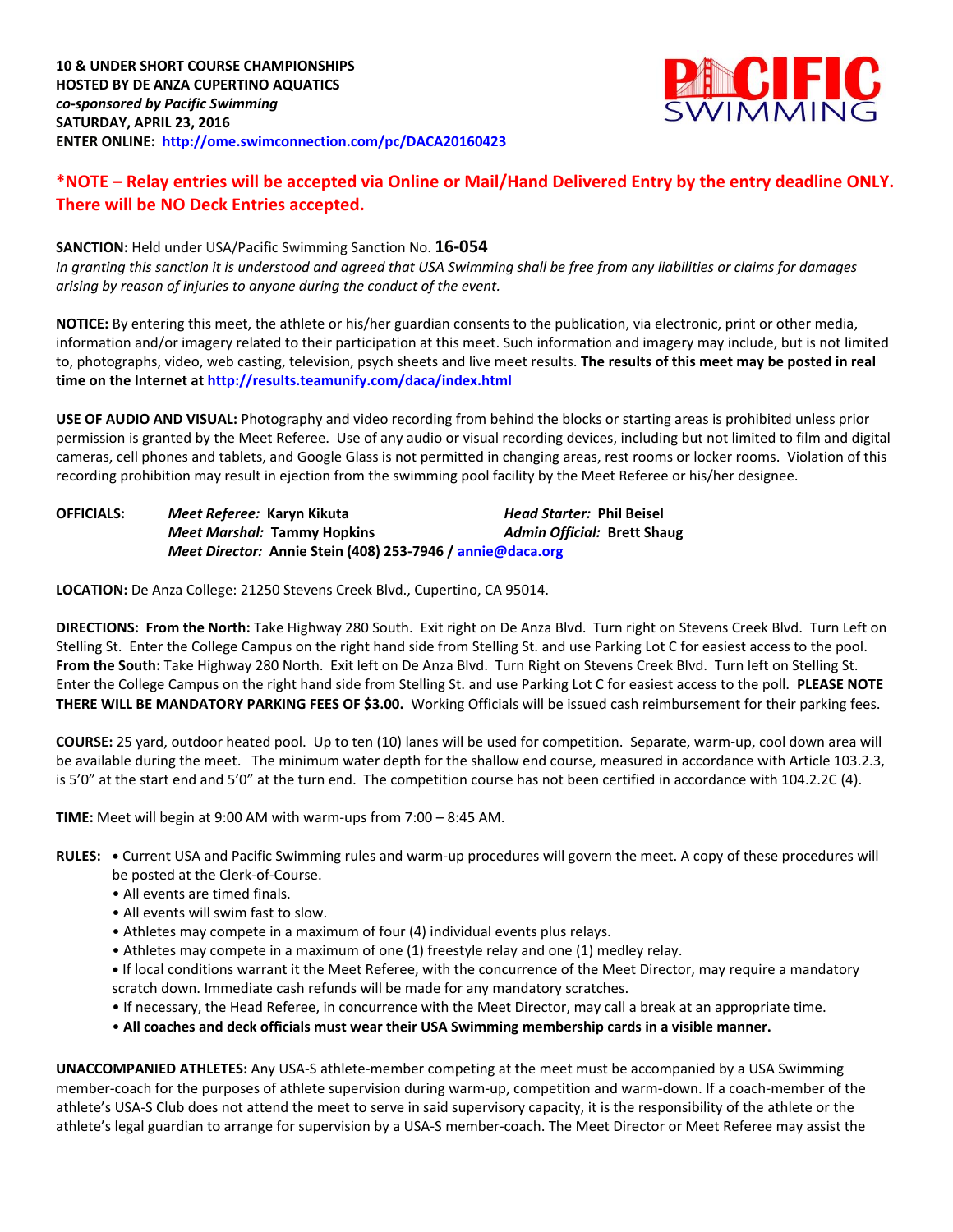athlete in making arrangements for such supervision; however, it is recommended that such arrangements be made in advance of the meet by the athlete's USA-S Club Member-Coach.

**RACING STARTS:** Athletes must be certified by a USA-S member-coach as being proficient in performing a racing start, or must start the race in the water. It is the responsibility of the athlete or the athlete's legal guardian to ensure compliance with this requirement.

**RESTRICTIONS:** • Smoking and the use of other tobacco products is prohibited on the pool deck, in the locker rooms, in spectator

- seating, on standing areas and in all areas used by athletes, during the meet and during warm-up periods.
- Sale and use of alcoholic beverages is prohibited in all areas of the meet venue.
- No glass containers are allowed in the meet venue.
- No propane heater is permitted except for snack bar/meet operations.
- All shelters must be properly secured.
- Changing into or out of swimsuits other than in locker rooms or other designated areas is prohibited.

• Destructive devices, to include but not limited to, explosive devices and equipment, firearms (open or concealed), blades, knives, mace, stun guns and blunt objects are strictly prohibited in the swimming facility and its surrounding areas. If observed, the Meet Referee or his/her designee may ask that these devices be stored safely away from the public or removed from the facility. Noncompliance may result in the reporting to law enforcement authorities and ejection from the facility. Law enforcement officers (LEO) are exempt per applicable laws.

• There is **NO** athlete or spectator tent, chair, or camp set-up permitted on the pool deck.

**ELIGIBILITY:** • Athletes must be current members of USA-S and enter their name and registration number on the meet entry card as they are shown on their Registration Card. If this is not done, it may be difficult to match the athlete with the registration and times database. The meet host will check all athlete registrations against the SWIMS database and if not found to be registered, the Meet Director shall accept the registration at the meet (a \$10 surcharge will be added to the regular registration fee). Duplicate registrations will be refunded by mail.

• 9-10 Athletes must meet the minimum USA-S Motivational "BB" time standard for their gender in order to enter. 7-8 Athletes must meet the minimum "PC-A" time standard for their gender in order to enter. 6 & Under Athletes must meet the minimum 8 & Under "PC-B" time standard for their gender in order to enter.

- Entries with **"NO TIME" will be REJECTED. (Exception – Relay Events)**
- Entry times submitted for this meet will be checked against a computer database and may be changed in accordance with Pacific Swimming Entry Time Verification Procedures.
- Disabled athletes are welcome to attend this meet and should contact the Meet Director or Meet Referee regarding any special accommodations on entry times and seeding per Pacific Swimming policy.
- The athlete's age will be the age of the athlete on the first day of the meet.

**SEEDING:** Event seeding will be in the following order: conforming short course yards, non-conforming long course meters, and non-conforming short course meters - USA Swimming rules 207.11.7B.

**ENTRY FEES**: \$4.00 per individual event, \$8.00 participation fee per athlete. \$9.00 per relay. \*\*Note, relay only athletes ARE NOT required to pay the participation fee. All entry fees MUST be included with entry. No refunds will be made, except mandatory scratch downs.

**ONLINE ENTRIES:** To enter online go to **<http://ome.swimconnection.com/pc/DACA20160423>** to receive an immediate entry confirmation. This method requires payment by credit card. Swim Connection, LLC charges a processing fee for this service, equal to \$1 per swimmer plus 5% of the total Entry Fees. Please note that the processing fee is a separate fee from the Entry Fees. If you do not wish to pay the processing fee, enter the meet using a mail entry. **Entering online is a convenience, is completely voluntary, and is in no way required or expected of an athlete by Pacific Swimming.** Online entries will be accepted through **Wednesday, April 13, 2016 at 11:59 PM.**

**MAILED OR HAND DELIVERED ENTRIES**: Entries must be on the attached consolidated entry form. Forms must be filled out completely and printed clearly with athlete's best time. Entries must be postmarked by midnight, Monday, **April 11, 2016** or hand delivered by 6:30 p.m. Wednesday, **April 13, 2016**. No late entries will be accepted. Requests for confirmation of receipt of entries should include a self-addressed envelope.

## **Make check payable to: De Anza Cupertino Aquatics**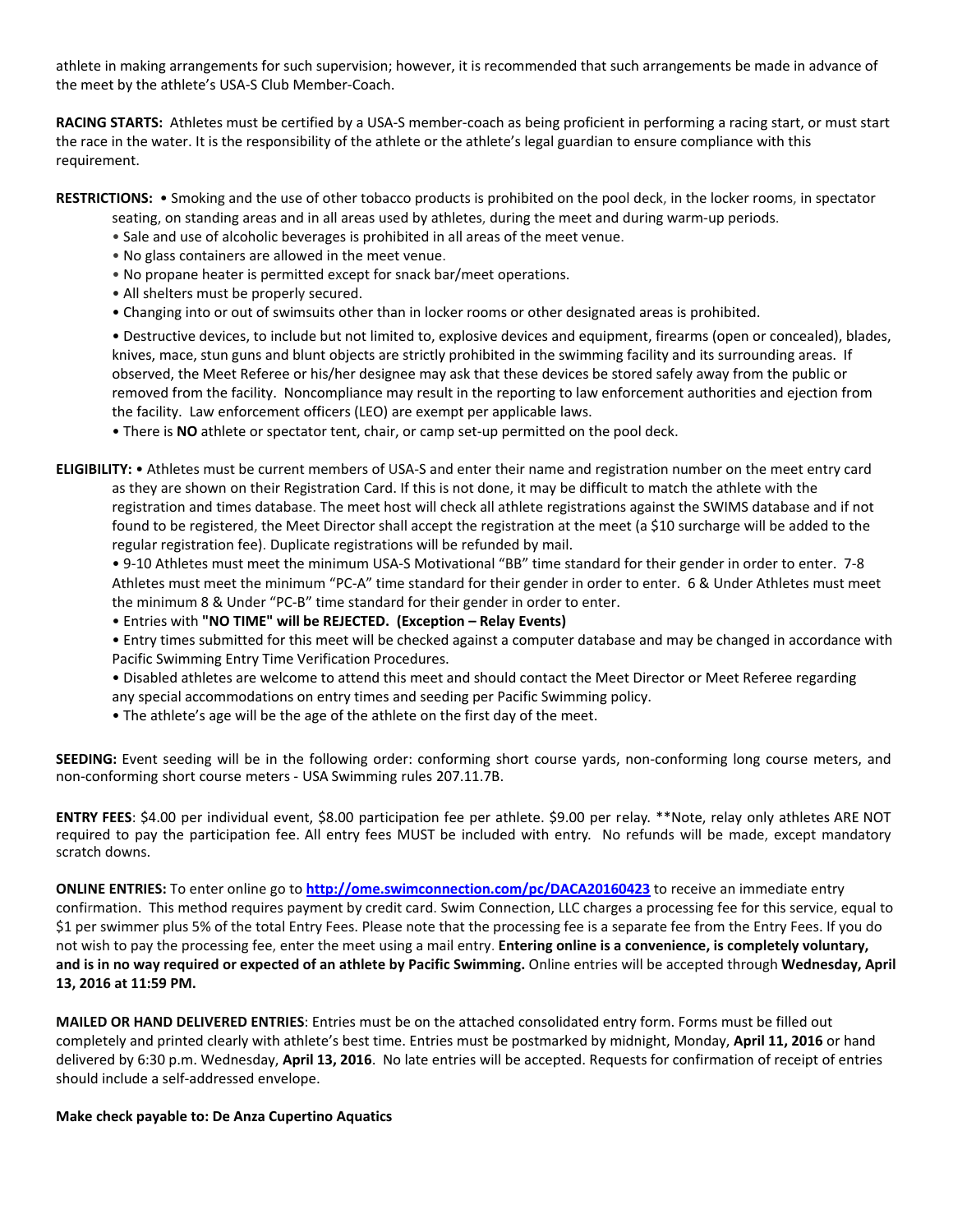# **Mail entries to: Annie Stein Hand deliver entries to: Annie Stein Hand deliver entries to: Annie Stein**

**RELAY ENTRIES:** Relay entries will be accepted online or via mail/hand delivery by the entry deadline. **Deck entries will NOT be accepted.** Participation fee is not charged for "Relay Only" athletes. Relay participants must be qualified and entered in an individual event OR entered as a "Relay Only" athlete.

**CHECK-IN**: The meet will be deck seeded. Athletes must check-in at the Clerk of Course. No event shall be closed more than 30 minutes before the scheduled start of the session. Close of check-in for all events shall be no more than 60 minutes before the estimated time of the start of the first heat of the event. Athletes who do not check-in will not be allowed to compete in the event.

**SCRATCHES**: Athletes entered in a timed final individual event that is seeded on the deck that have checked in for that event, must swim in the event unless they notify the clerk of the course before seeding for that event has begun that the they wish to scratch. Failure to swim an event will result in being barred from their next individual event in which the athlete is entered on that day or next meet day, whichever is first.

**AWARDS**: Awards will be given to the following ages: 10, 9, 8, 7 year olds and 6/Unders.  $1^{st} - 3^{rd}$  place athletes will receive distinctive awards. Ribbons will be awarded for 4<sup>th</sup> – 8<sup>th</sup> place. Relays will be awarded for 1<sup>st</sup> – 3<sup>rd</sup> place. High Point and High Point runner up trophies will be awarded to the girls and boys with the most points scored in each age group listed.

#### **SCORING:**

| $-nc$ |  |  |  |
|-------|--|--|--|
|       |  |  |  |

**ADMISSION:** Free. A program will be available for a reasonable fee.

**SNACK BAR & HOSPITALITY:** A snack bar will be available throughout the competition. Coaches and working deck officials will be provided lunch. Hospitality will serve refreshments to timers and volunteers.

**MISCELLANEOUS:** No overnight parking is allowed. Facilities will not be provided after meet hours. Clubs will be assigned timing lanes based upon the number of athletes in attendance. Assignments will be posted at **<http://www.daca.org/10U-Champs.html>** no later than Monday, April 18, 2016.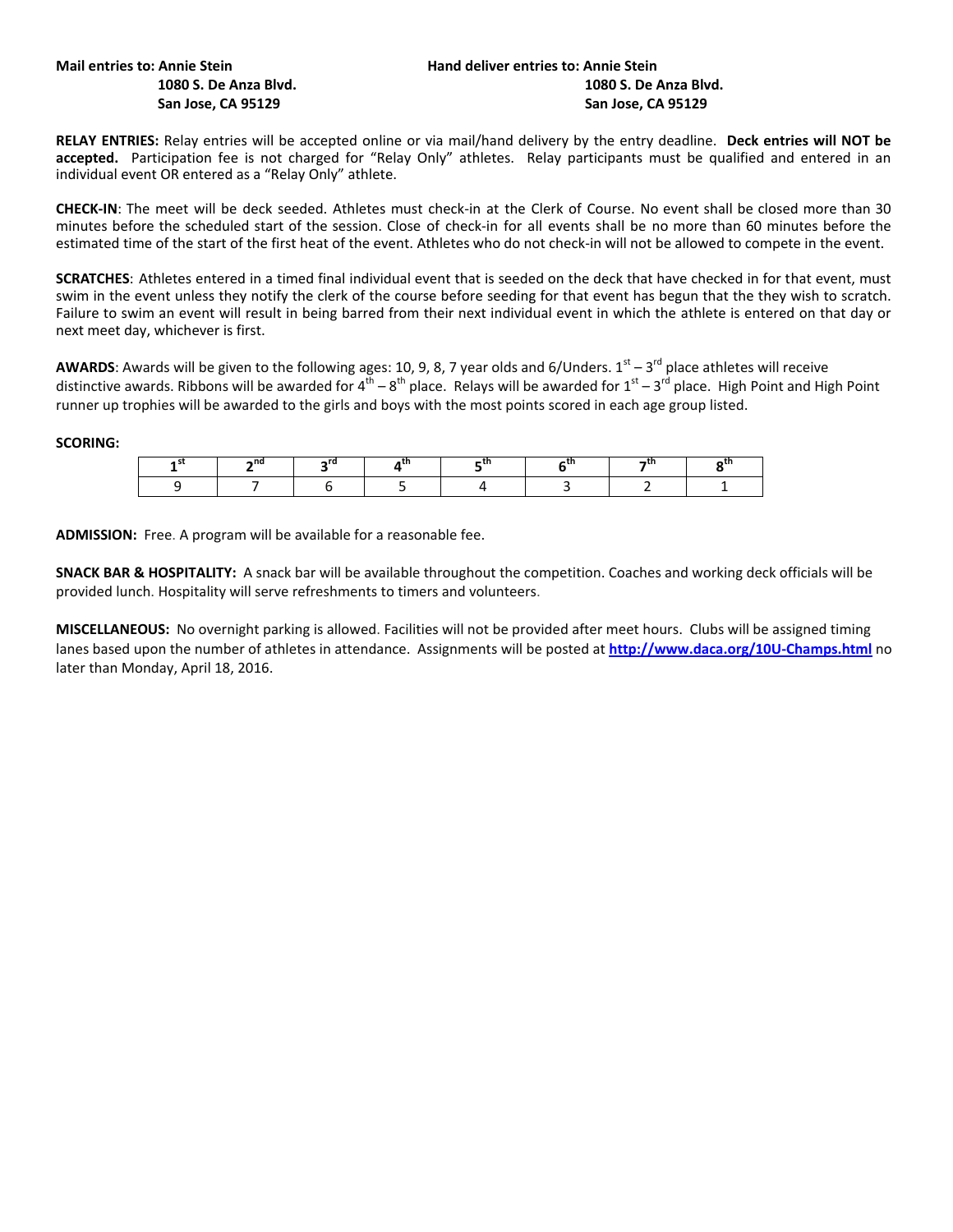#### **ORDER OF EVENTS**

| SATURDAY, APRIL 23, 2016 |                        |                  |                        |  |  |  |  |  |  |  |
|--------------------------|------------------------|------------------|------------------------|--|--|--|--|--|--|--|
| <b>GIRLS EVENT</b><br>#  | <b>BOYS EVENT</b><br># | <b>AGE GROUP</b> | <b>EVENT</b>           |  |  |  |  |  |  |  |
| $\mathbf{1}$             | $\overline{2}$         | $9 - 10$         | 200 Freestyle          |  |  |  |  |  |  |  |
| 3                        | 4                      | $9 - 10$         | 100 Breaststroke       |  |  |  |  |  |  |  |
| 5                        | 6                      | 8/UN             | 25 Freestyle           |  |  |  |  |  |  |  |
| 7                        | 8                      | $9 - 10$         | 100 Individual Medley  |  |  |  |  |  |  |  |
| 9                        | 10                     | 8/UN             | 25 Breaststroke        |  |  |  |  |  |  |  |
| 11                       | 12                     | $9 - 10$         | 100 Butterfly          |  |  |  |  |  |  |  |
| 13                       | 14                     | 8/UN             | 25 Butterfly           |  |  |  |  |  |  |  |
| 15                       | 16                     | $9 - 10$         | 100 Backstroke         |  |  |  |  |  |  |  |
| 17                       | 18                     | 8/UN             | 25 Backstroke          |  |  |  |  |  |  |  |
| 19                       | 20                     | $9 - 10$         | 500 Freestyle          |  |  |  |  |  |  |  |
| 21                       | 22                     | 8/UN             | 100 Freestyle Relay ** |  |  |  |  |  |  |  |
| 23                       | 24                     | 10/UN            | 200 Freestyle Relay ** |  |  |  |  |  |  |  |
| 25                       | 26                     | 8/UN             | 100 Freestyle          |  |  |  |  |  |  |  |
| 27                       | 28                     | $9 - 10$         | 50 Freestyle           |  |  |  |  |  |  |  |
| 29                       | 30                     | 8/UN             | 50 Breaststroke        |  |  |  |  |  |  |  |
| 31                       | 32                     | $9 - 10$         | 50 Breaststroke        |  |  |  |  |  |  |  |
| 33                       | 34                     | 8/UN             | 100 Individual Medley  |  |  |  |  |  |  |  |
| 35                       | 36                     | $9 - 10$         | 200 Individual Medley  |  |  |  |  |  |  |  |
| 37                       | 38                     | 8/UN             | 50 Butterfly           |  |  |  |  |  |  |  |
| 39                       | 40                     | $9 - 10$         | 50 Butterfly           |  |  |  |  |  |  |  |
| 41                       | 42                     | 8/UN             | 50 Backstroke          |  |  |  |  |  |  |  |
| 43                       | 44                     | $9 - 10$         | 50 Backstroke          |  |  |  |  |  |  |  |
| 45                       | 46                     | 8/UN             | 50 Freestyle           |  |  |  |  |  |  |  |
| 47                       | 48                     | $9 - 10$         | 100 Freestyle          |  |  |  |  |  |  |  |
| 49                       | 50                     | 8/UN             | 100 Medley Relay **    |  |  |  |  |  |  |  |
| 51                       | 52                     | 10/UN            | 200 Medley Relay **    |  |  |  |  |  |  |  |

6/UN and 7-8 year olds will compete in 8/UN events.

QUALIFYING TIME STANDARDS: 6/UN athletes must have achieved an 8/UN PC-B time 7-8 athletes must have achieved an 8/UN PC-A time 9-10 athletes must have achieved a 9-10 USA-S BB time

**\*\*Note – Relay Entries will be Accepted via Online and Mail-In/Hand Delivery by the Entry Deadline ONLY. There will be NO DECK ENTRIES ACCEPTED.** 

Use the following URL to find the time standards: <http://www.pacswim.org/swim-meet-times/standards>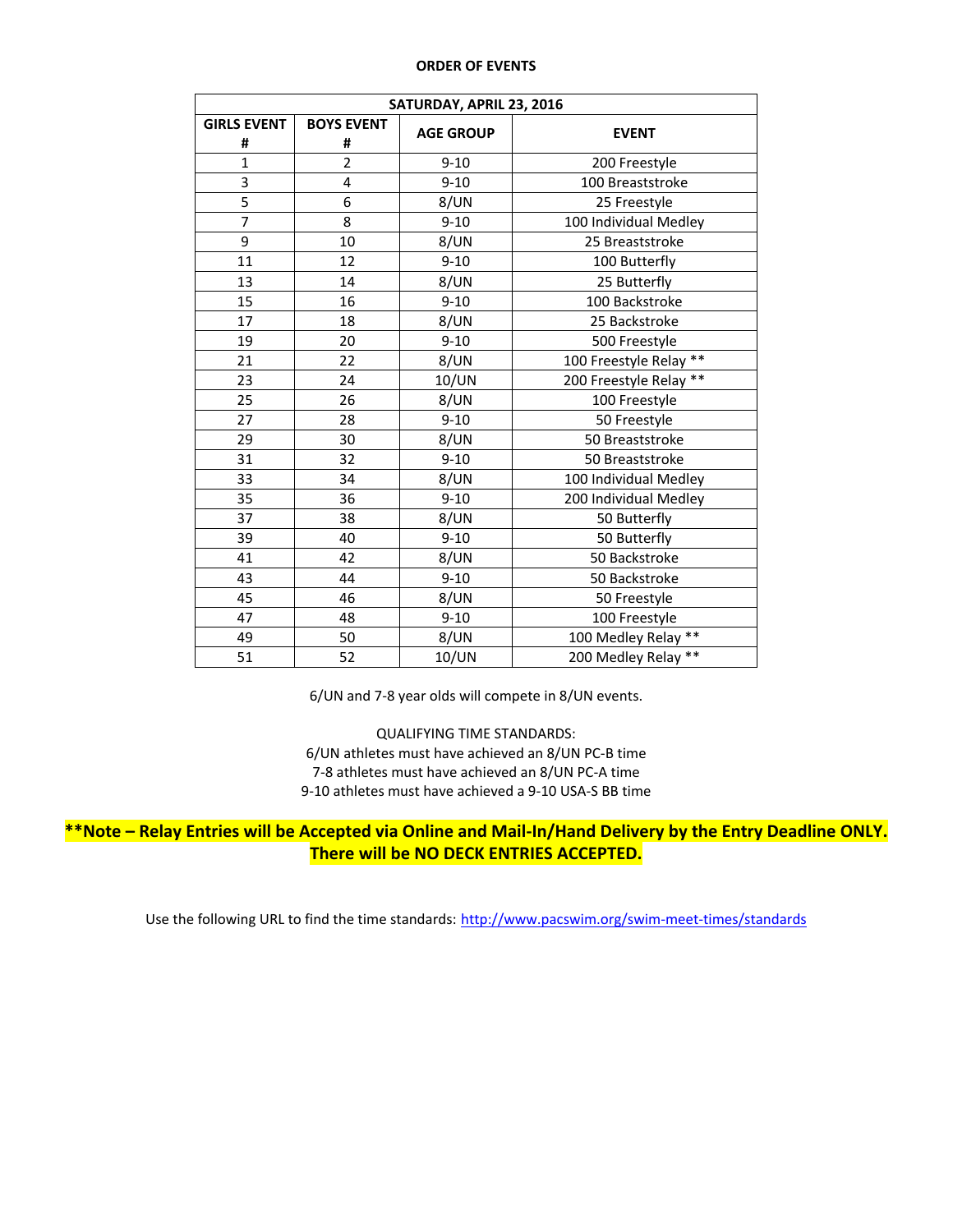|                                             |                        | Pacific Swimming - Hosted by De Anza Cupertino Aquatics |                   | Short Course 10 & Under Championships<br>Saturday, April 23, 2016 |            |  |                                          |                      |  |            |           |           |  |  |  |  |
|---------------------------------------------|------------------------|---------------------------------------------------------|-------------------|-------------------------------------------------------------------|------------|--|------------------------------------------|----------------------|--|------------|-----------|-----------|--|--|--|--|
| First<br>Name: Last,                        |                        |                                                         |                   |                                                                   |            |  | <b>Consolidated Entry Form</b><br>Middle |                      |  |            |           |           |  |  |  |  |
| Club Abbr.                                  | <b>UNATT TEAM ABBR</b> |                                                         |                   | Club Name                                                         |            |  |                                          |                      |  |            |           |           |  |  |  |  |
| Age                                         | Date of Birth          |                                                         |                   | $LSC - (PC, SN)$<br>Sex<br>M<br>F                                 |            |  |                                          |                      |  |            |           |           |  |  |  |  |
| USA-#                                       |                        |                                                         |                   |                                                                   |            |  |                                          |                      |  |            |           |           |  |  |  |  |
| Event#                                      |                        | Distance / Stroke                                       |                   |                                                                   |            |  | <b>Entry Time</b>                        |                      |  | Circle one |           |           |  |  |  |  |
|                                             |                        |                                                         |                   |                                                                   |            |  | $\ddot{\phantom{a}}$                     |                      |  |            | SCY / LCM |           |  |  |  |  |
|                                             |                        |                                                         |                   |                                                                   |            |  | $\ddot{\cdot}$                           | $\bullet$            |  |            |           | SCY / LCM |  |  |  |  |
|                                             |                        |                                                         |                   |                                                                   |            |  | $\ddot{\phantom{a}}$                     | $\ddot{\phantom{0}}$ |  |            |           | SCY / LCM |  |  |  |  |
|                                             |                        |                                                         |                   |                                                                   |            |  | $\ddot{\phantom{a}}$                     | $\bullet$            |  |            |           | SCY / LCM |  |  |  |  |
|                                             |                        |                                                         |                   |                                                                   |            |  | $\ddot{\phantom{a}}$                     |                      |  |            |           | SCY / LCM |  |  |  |  |
|                                             |                        |                                                         |                   |                                                                   |            |  | $\ddot{\phantom{a}}$                     | $\bullet$            |  |            |           | SCY / LCM |  |  |  |  |
|                                             |                        |                                                         |                   |                                                                   |            |  | $\ddot{\phantom{a}}$                     | $\ddot{\phantom{0}}$ |  |            |           | SCY / LCM |  |  |  |  |
|                                             |                        |                                                         |                   |                                                                   |            |  | $\ddot{\phantom{a}}$                     | $\bullet$            |  |            |           | SCY / LCM |  |  |  |  |
|                                             |                        |                                                         |                   |                                                                   |            |  | $\ddot{\phantom{a}}$                     | $\bullet$            |  |            |           | SCY / LCM |  |  |  |  |
|                                             |                        |                                                         |                   |                                                                   |            |  | $\ddot{\phantom{a}}$                     | $\bullet$            |  |            |           | SCY / LCM |  |  |  |  |
| # of entries $x \, \xi 4.00 = \xi$<br>Total | Participation Fee      |                                                         | \$8.00<br>$\zeta$ |                                                                   |            |  |                                          |                      |  |            |           |           |  |  |  |  |
| Coach                                       |                        |                                                         |                   |                                                                   |            |  |                                          |                      |  |            |           |           |  |  |  |  |
| Athlete's<br>Address                        |                        |                                                         |                   |                                                                   |            |  |                                          |                      |  |            |           |           |  |  |  |  |
| Home Phone                                  |                        |                                                         |                   |                                                                   | Cell Phone |  |                                          |                      |  |            |           |           |  |  |  |  |
| Email                                       |                        |                                                         |                   |                                                                   |            |  |                                          |                      |  |            |           |           |  |  |  |  |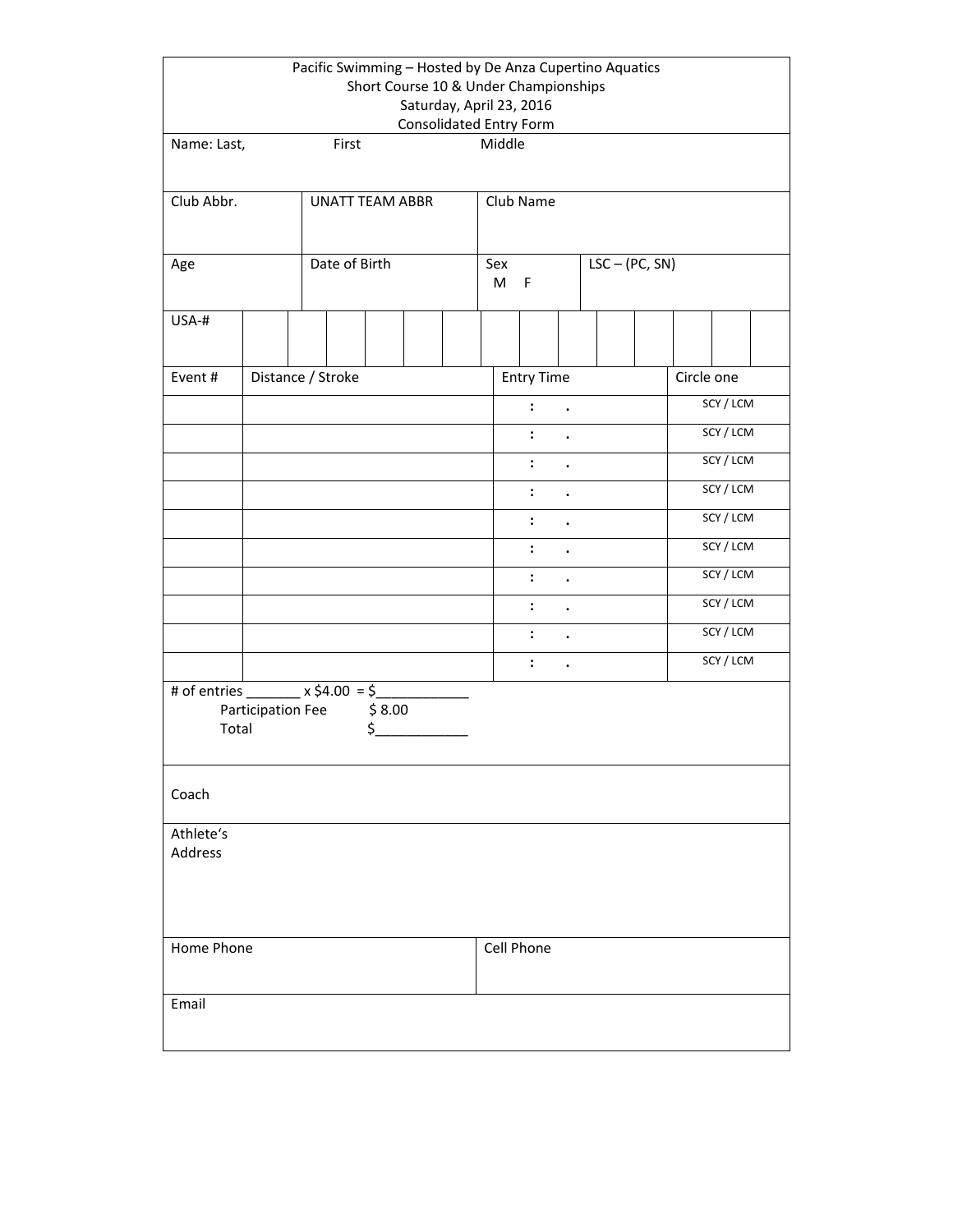## **Relay Only Athletes Pre-Entry Form\***

| <b>LSC</b> | <b>Club Abbr</b> |
|------------|------------------|
|            |                  |
|            |                  |
|            |                  |

|     |                        |                                                                                                                           | <b>USA-S Swimming Registration Number*</b> |  |  |  |  |  |  |                         |  |  |  |
|-----|------------------------|---------------------------------------------------------------------------------------------------------------------------|--------------------------------------------|--|--|--|--|--|--|-------------------------|--|--|--|
| Age | Name (Last, First, MI) | Gender                                                                                                                    |                                            |  |  |  |  |  |  | (required on this form) |  |  |  |
|     |                        | $M$ F                                                                                                                     |                                            |  |  |  |  |  |  |                         |  |  |  |
|     |                        | $M$ F                                                                                                                     |                                            |  |  |  |  |  |  |                         |  |  |  |
|     |                        | $\mathsf{F}$<br>M                                                                                                         |                                            |  |  |  |  |  |  |                         |  |  |  |
|     |                        | $M$ F                                                                                                                     |                                            |  |  |  |  |  |  |                         |  |  |  |
|     |                        | $\mathsf F$<br>$\boldsymbol{\mathsf{M}}$                                                                                  |                                            |  |  |  |  |  |  |                         |  |  |  |
|     |                        | $\mathsf F$<br>$\mathsf{M}% _{T}=\mathsf{M}_{T}\!\left( a,b\right) ,\ \mathsf{M}_{T}=\mathsf{M}_{T}\!\left( a,b\right) ,$ |                                            |  |  |  |  |  |  |                         |  |  |  |
|     |                        | $\mathsf F$<br>M                                                                                                          |                                            |  |  |  |  |  |  |                         |  |  |  |
|     |                        | $\mathsf F$<br>$\boldsymbol{\mathsf{M}}$                                                                                  |                                            |  |  |  |  |  |  |                         |  |  |  |
|     |                        | $\mathsf F$<br>$\boldsymbol{\mathsf{M}}$                                                                                  |                                            |  |  |  |  |  |  |                         |  |  |  |
|     |                        | $\mathsf F$<br>M                                                                                                          |                                            |  |  |  |  |  |  |                         |  |  |  |
|     |                        | $\mathsf F$<br>M                                                                                                          |                                            |  |  |  |  |  |  |                         |  |  |  |
|     |                        | $\mathsf F$<br>$\mathsf{M}% _{T}=\mathsf{M}_{T}\!\left( a,b\right) ,\ \mathsf{M}_{T}=\mathsf{M}_{T}\!\left( a,b\right) ,$ |                                            |  |  |  |  |  |  |                         |  |  |  |
|     |                        | $\mathsf F$<br>M                                                                                                          |                                            |  |  |  |  |  |  |                         |  |  |  |
|     |                        | $\mathsf F$<br>M                                                                                                          |                                            |  |  |  |  |  |  |                         |  |  |  |
|     |                        | $\mathsf F$<br>M                                                                                                          |                                            |  |  |  |  |  |  |                         |  |  |  |
|     |                        | $\mathsf F$<br>M                                                                                                          |                                            |  |  |  |  |  |  |                         |  |  |  |
|     |                        | $\mathsf F$<br>M                                                                                                          |                                            |  |  |  |  |  |  |                         |  |  |  |
|     |                        | $\mathsf F$<br>M                                                                                                          |                                            |  |  |  |  |  |  |                         |  |  |  |
|     |                        | $\mathsf F$<br>M                                                                                                          |                                            |  |  |  |  |  |  |                         |  |  |  |
|     |                        | $\mathsf F$<br>M                                                                                                          |                                            |  |  |  |  |  |  |                         |  |  |  |
|     |                        | M<br>$\mathsf F$                                                                                                          |                                            |  |  |  |  |  |  |                         |  |  |  |
|     |                        | $\mathsf F$<br>M                                                                                                          |                                            |  |  |  |  |  |  |                         |  |  |  |
|     |                        | $\mathsf F$<br>M                                                                                                          |                                            |  |  |  |  |  |  |                         |  |  |  |
|     |                        | $M$ F                                                                                                                     |                                            |  |  |  |  |  |  |                         |  |  |  |
|     |                        | $M$ F                                                                                                                     |                                            |  |  |  |  |  |  |                         |  |  |  |
|     |                        | $M$ F                                                                                                                     |                                            |  |  |  |  |  |  |                         |  |  |  |
|     |                        | $M$ F                                                                                                                     |                                            |  |  |  |  |  |  |                         |  |  |  |
|     |                        | $M$ F                                                                                                                     |                                            |  |  |  |  |  |  |                         |  |  |  |
|     |                        | $M$ F                                                                                                                     |                                            |  |  |  |  |  |  |                         |  |  |  |
|     |                        | $M$ F                                                                                                                     |                                            |  |  |  |  |  |  |                         |  |  |  |